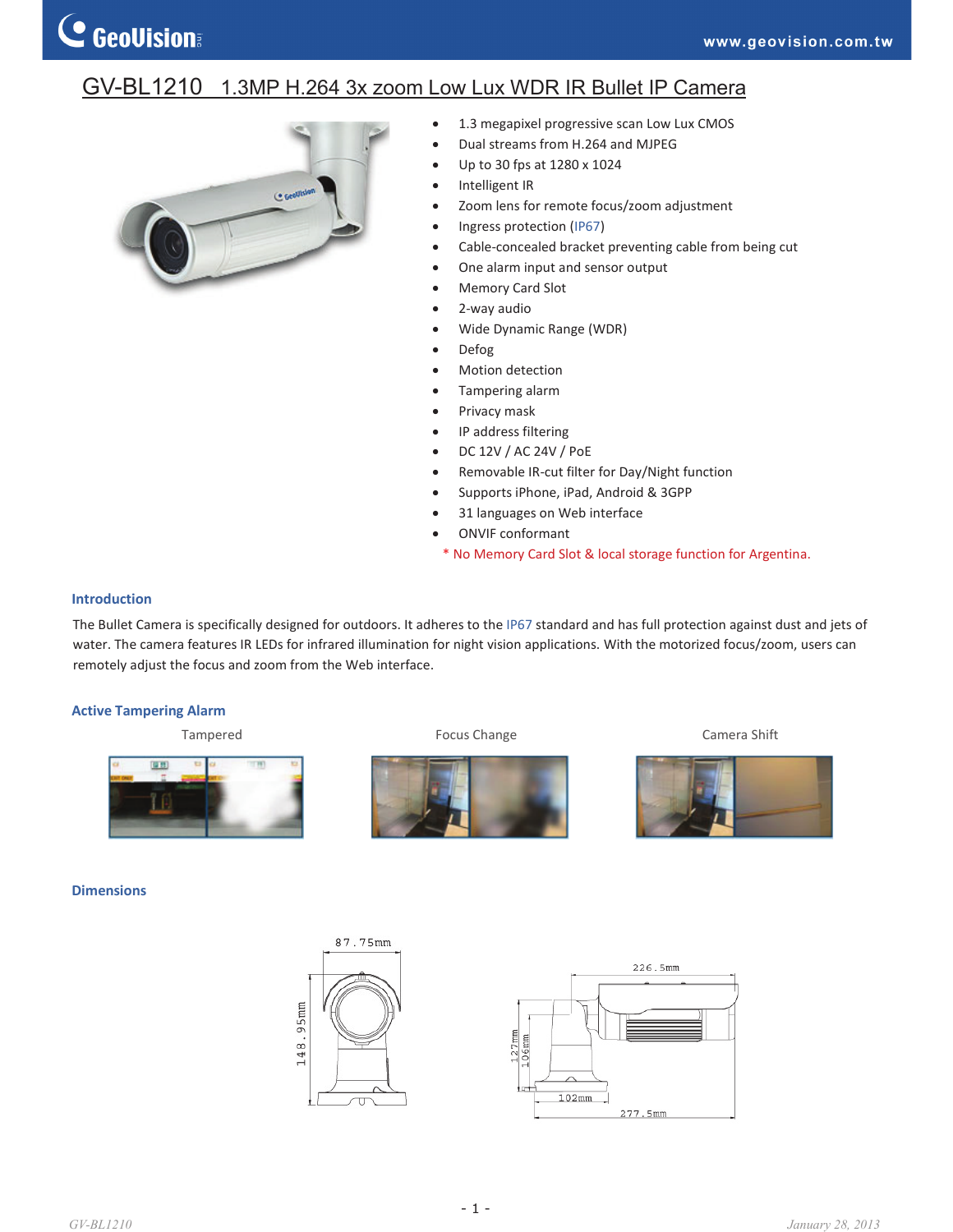# C GeoVision

## **Specifications**

| Camera                           |              |                                                                                                                                                                                               |
|----------------------------------|--------------|-----------------------------------------------------------------------------------------------------------------------------------------------------------------------------------------------|
| <b>Image Sensor</b>              |              | 1/3" progressive scan CMOS"                                                                                                                                                                   |
| <b>Picture Elements</b>          |              | 1280 (H) x 1024 (V)                                                                                                                                                                           |
| Minimum Illumination             | Color        | $0.05$ Lux at $F/1.2$                                                                                                                                                                         |
|                                  | B/W          |                                                                                                                                                                                               |
|                                  | <b>IR ON</b> | $0$ Lux at $F/1.2$                                                                                                                                                                            |
| <b>Shutter Speed</b>             |              | Automatic, Manual ( $1/5 \approx 1/8000$ sec)                                                                                                                                                 |
| <b>White Balance</b>             |              | Automatic, Manual (2800K ~ 8500K)                                                                                                                                                             |
| Gain Control                     |              | Automatic                                                                                                                                                                                     |
|                                  |              | 50 dB                                                                                                                                                                                         |
| S/N Ratio                        |              |                                                                                                                                                                                               |
| <b>BLC</b>                       |              | Yes                                                                                                                                                                                           |
| Lens                             |              |                                                                                                                                                                                               |
| Megapixel                        |              | Yes                                                                                                                                                                                           |
| Focal Length                     |              | $3^{\sim}9$ mm                                                                                                                                                                                |
| Day/Night                        |              | Yes (with removable IR-cut filter)                                                                                                                                                            |
| Lens Type                        |              | Zoom lens                                                                                                                                                                                     |
| <b>Maximum Aperture</b>          |              | F/1.2                                                                                                                                                                                         |
| Mount                            |              | $\varnothing$ 14 mm                                                                                                                                                                           |
| Image Format                     |              | 1/2.7''                                                                                                                                                                                       |
|                                  | Focus        | Auto Focus                                                                                                                                                                                    |
| Operation                        | Zoom         | 3X Optical Zoom                                                                                                                                                                               |
|                                  | Iris         | DC Drive                                                                                                                                                                                      |
| Max. Torque (Focus/ Zoom Screws) |              | 0.049 N.m                                                                                                                                                                                     |
| IR LED Quantity                  |              | 16 IR LEDS                                                                                                                                                                                    |
| IR Distance                      |              | 15 m / 50 ft (Max.)                                                                                                                                                                           |
| <b>Operation</b>                 |              |                                                                                                                                                                                               |
| Video Compression                |              | H.264, MJPEG                                                                                                                                                                                  |
| Video Stream                     |              | Dual streams from H.264 or MJPEG                                                                                                                                                              |
|                                  |              | 30 fps at 1280 x 1024                                                                                                                                                                         |
| <b>Frame Rate</b>                |              | * The frame rate and the performance may vary depending on the number of connections and data                                                                                                 |
|                                  |              | bitrates (different scenes).                                                                                                                                                                  |
| <b>Image Setting</b>             |              | Brightness, Contrast, Saturation, Sharpness, Gamma, White Balance, Flicker-less, Image Orientation,<br>Shutter Speed, D/N Sensitivity, Backlight Compensation, WDR, Defog, Zoom, Focus Change |
| <b>Audio Compression</b>         |              | G.711, AAC (24 kHz / 16 bit)<br>*AAC (24 kHz / 16 bit) is only supported by GV-System V8.5.6 or later                                                                                         |
| Two-way Audio                    |              | Yes                                                                                                                                                                                           |
| Sensor Input                     |              | 1 Input (Dry Contact)                                                                                                                                                                         |
| Alarm Output                     |              | 1 Digital Output (200mA 5V DC)                                                                                                                                                                |
| <b>Video Resolution</b>          |              |                                                                                                                                                                                               |
|                                  | 4:3          | 1280 x 960, 640 x 480, 320 x 240                                                                                                                                                              |
| Main Stream                      | 16:9         | 1280 x 720, 640 x 360, 448 x 252                                                                                                                                                              |
|                                  | 5:4          | 1280 x 1024, 640 x 512, 320 x 256                                                                                                                                                             |
|                                  | 4:3          | 640 x 480, 320 x 240                                                                                                                                                                          |
| Sub Stream                       | 16:9         | 640 x 360, 448 x 252                                                                                                                                                                          |
|                                  | 5:4          | 640 x 512, 320 x 256                                                                                                                                                                          |
| <b>Network</b>                   |              |                                                                                                                                                                                               |
| Interface                        |              | 10/100 Ethernet                                                                                                                                                                               |
|                                  |              |                                                                                                                                                                                               |
| Protocol                         |              | HTTP, HTTPS, TCP, UDP, SMTP, FTP, DHCP, NTP, UPnP, DynDNS, 3GPP/ISMA, RTSP, PSIA, SNMP, QoS<br>(DSCP), ONVIF                                                                                  |
| <b>Mechanical</b>                |              |                                                                                                                                                                                               |
| <b>Temperature Detector</b>      |              | Yes                                                                                                                                                                                           |
| Camera Angle<br>Adjustment       | Pan          | $0^\circ$ ~ 360 $^\circ$                                                                                                                                                                      |
|                                  | Tilt         | $90^\circ$ ~ $180^\circ$                                                                                                                                                                      |
|                                  | Rotate       | $0^\circ$ ~ 360 $^\circ$                                                                                                                                                                      |
| Connectors                       | Power        | 2-pin terminal block, PoE                                                                                                                                                                     |
|                                  | Ethernet     | Ethernet (10/100 Base-T), RJ-45 Cable                                                                                                                                                         |
|                                  | Audio        | 1 In (RCA female for microphone)<br>1 Out (RCA female for speaker)                                                                                                                            |
|                                  | Auto Iris    | DC Drive                                                                                                                                                                                      |
|                                  | Digital I/O  | I/O Wires                                                                                                                                                                                     |
|                                  |              |                                                                                                                                                                                               |